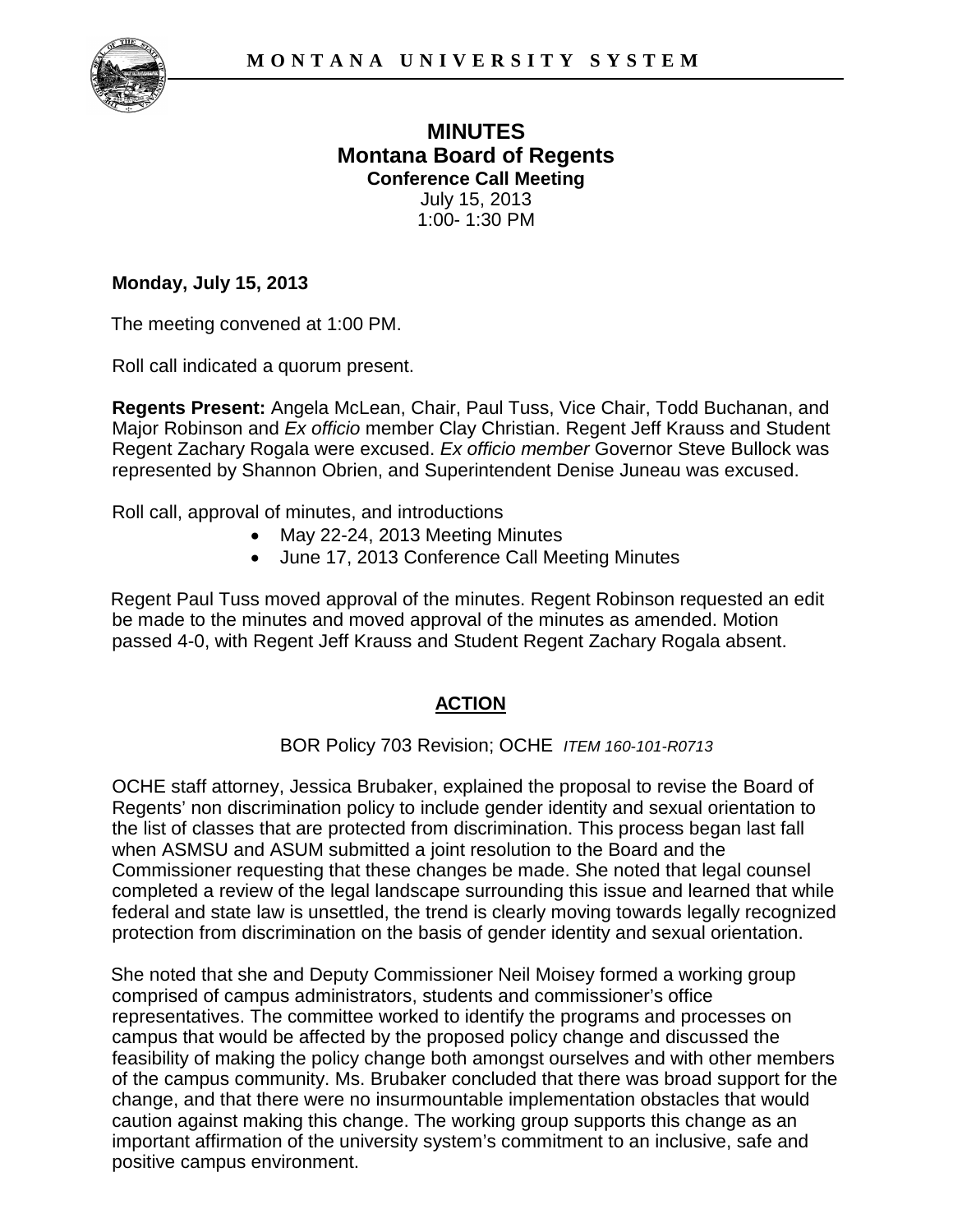

Regent Tuss moved approval of ITEM 160-101-R0713. Motion passed 4-0, with Regent Jeff Krauss and Student Regent Zachary Rogala being absent from the meeting.

# **CONSENT**

- a. Staff Item; UM Western *ITEM 160-1600-R0713*
- b. Staff Item; MSU-Bozeman *ITEM 160-2000-R0713*
- c. Staff Item; MSU-Billings *ITEM 160-2700-R0713*
- d. Staff Item; MSU-Northern *ITEM 160-2800-R0713*
- e. Professor Emeritus of Journalism: Clemens Work; UM-Missoula *ITEM 160-1001-R0713*
- f. Professor Emeritus of Mathematics: Marcy Barge; MSU-Bozeman *ITEM 160-2001-R0713*
- g. Operating Agreement With Alumni Foundation; MSU-Bozeman *ITEM 160-2002-R0713*
- h. Expend Student Computer Fees; Great Falls College-MSU *ITEM 160-2901-R0713*
- i. Expend Student Equipment Fees; Great Falls College-MSU *ITEM 160-2902-R0713*

Regent Robinson moved approval of the consent agenda. Motion passed 4-0.

### **INFORMATION**

a. PPACA Health Care Tax Penalties

Chief Legal Counsel, Vivian Hammill, explained that there are three situations in which an employer might face the possibility of a penalty tax according to New Internal Revenue Code Section (4980H).

The first is imposed when an employer does not offer a plan to 95% or more of its full-time employees. (Full time being 30 hours) The fine is \$2000.00 fine per employee, per year- times the number of employees-prorated by the number of months out of compliance.

The campuses and OCHE are all considered one employer for PPACA fines. One miscount or lack of paperwork showing that an employee was offered but declined the health insurance could cost the campuses and OCHE collectively a lot. The federal government plans to fund PPACA oversight with fines. Auditors are posed to start now in 2015 instead of 2014.

The second fine or tax penalty can be imposed when an employer offers a plan, but the plan does not meet minimum standards and/or is not affordable. The fine goes up to \$3000.00 per employee.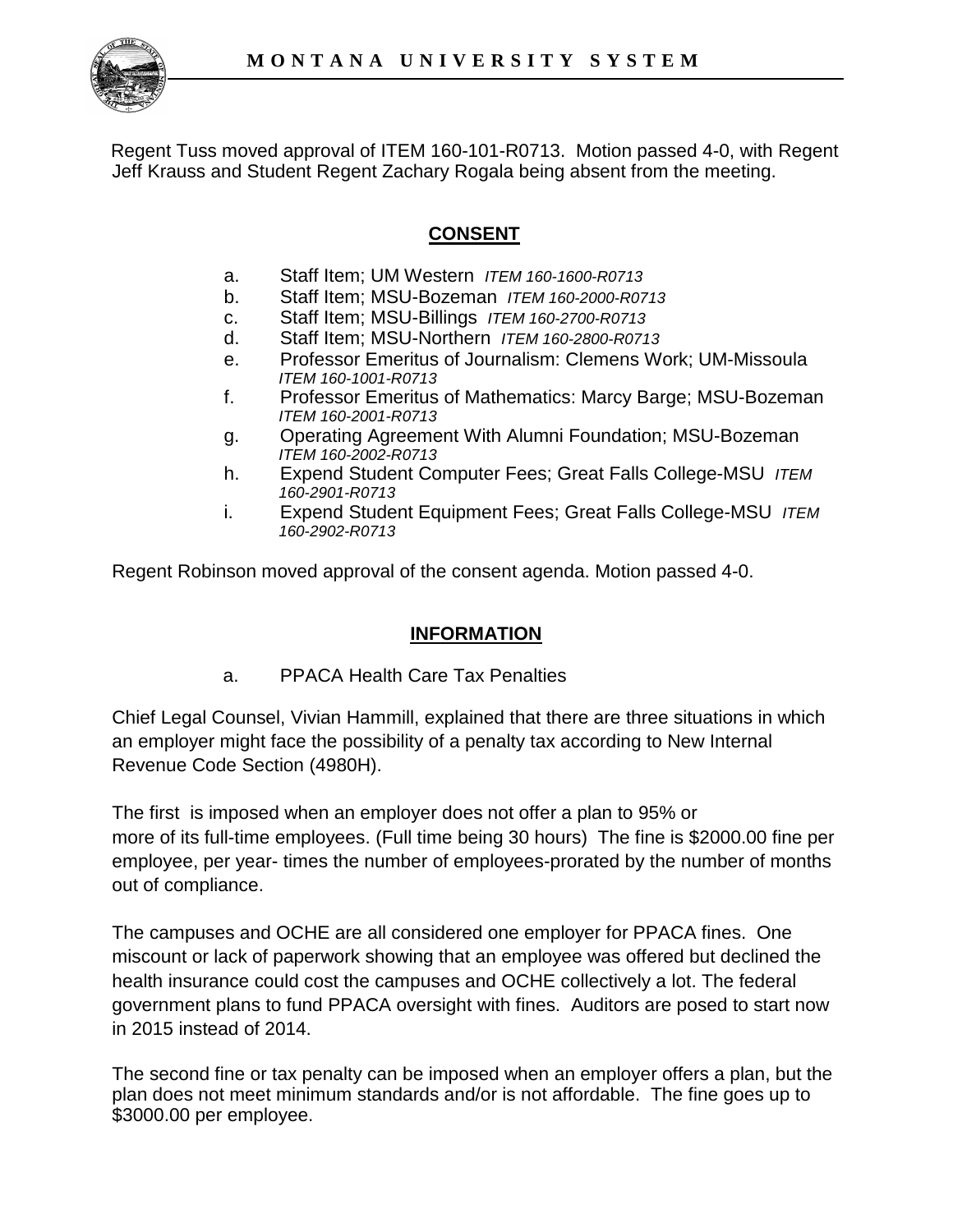The third fine or tax penalty, often referred to as the 'Cadillac' plan tax, is on that portion of the value of a plan considered to be too generous. It's scheduled to take effect in 2018. The penalty for Cadillac plans is a 40% excise tax for every dollar the plan costs over \$10,200.00 annually for each employee's plan. Large employers that pay a big share and offer decent coverage, such as the Montana University System and Unions, are caught in this one.

Associate Commissioner Kevin McRae noted that it is difficult to define who works part time and full time when dealing with adjunct faculty. He said the MUS will need to analyze how to count the amount of working time for adjunct faculty.

Commissioner Clayton Christian stressed that his office and the campuses need to take the entire issue very seriously as it could potentially have a substantial impact to the MUS. He stressed that the MUS may not know if there is a compliance issue until after an audit is completed, at which point the fine may already have been imposed.

Chair Angela McLean requested that the commissioner's staff keep the BOR updated on this.

Ms. Hammill noted that this federal program does not have funding and it will be using the funding from the fines imposed to fund their program. She is working closely with the Director of MUS Benefits, Connie Welsh, on the PPACA issues.

b. Level II Memorandum

Deputy Commissioner Neil Moisey explained the requests for program approvals.

c. Addition of Men's and Women's Cross Country Teams; UM **Western** 

Chancellor Dick Storey, UM Western, explained that the campus needs to add two additional sports to remain in compliance with NAIA rules, which require institutions to sponsor a minimum of six championship sports by the beginning of the 2015-2016 academic year.

The meeting recessed at 1:40 PM.

The board met in executive session for the purpose a system-wide legal update and adjourned at 4:30 PM.

### **Approved by the Board of Regents on**

Date **Date** Date

\_\_\_\_\_\_\_\_\_\_\_\_\_\_\_\_\_\_\_\_\_\_\_\_\_\_ \_\_\_\_\_\_\_\_\_\_\_\_\_\_\_\_\_\_\_\_\_\_\_\_\_\_\_\_\_\_\_\_\_\_